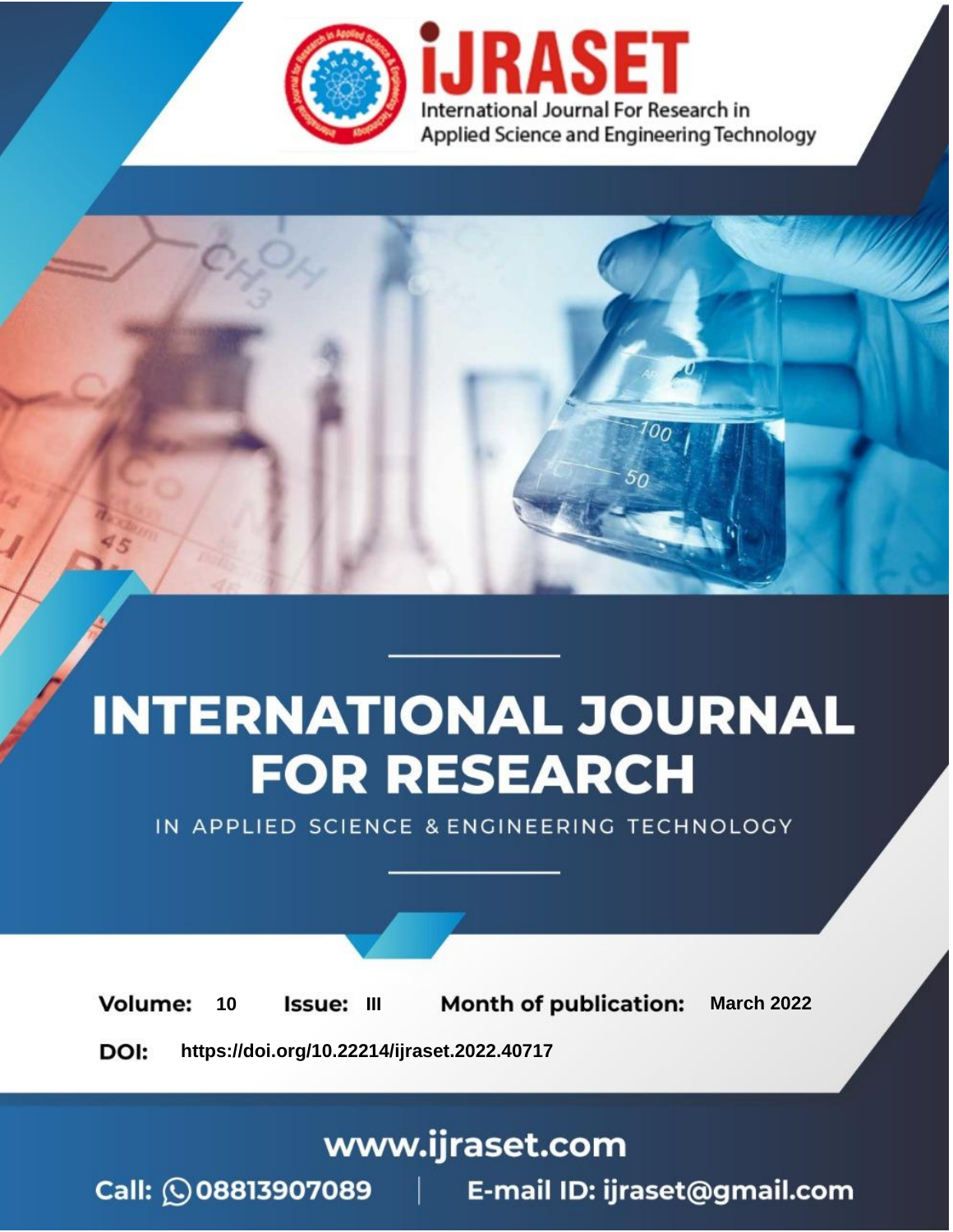

### **Fabrication of T-Shirt Folding Machine**

Dr. A. P. Ninawe<sup>1</sup>, Vikesh Borkar<sup>2</sup>, Ganesh Nand<sup>3</sup>, Mrunal Manapure<sup>4</sup>, Devid Dahiwale<sup>5</sup>, Pratik Koche<sup>6</sup>, Sushant Bhaiswar<sup>'</sup>

*<sup>1</sup>*Assistant Professor, *2, 3, 4, 5, 6, 7Mechanical Department, K.D.K. College of Engineering, Nagpur*

*Abstract: The purpose of this research is to prepare machine that Automatic T-shirt Folding Machine to make a fold of every shirts which is put on machine. The presented paper will provide a brief idea in designing new machine with some of these materials.*

*Keywords: Aluminium sheet, wiper motor, square pipes, microcontroller board, relay.*

#### **I. INTRODUCTION**

Automation is the use of machineries , control systems and information technologies to increases productivity in the production of goods and delivery of services. The main incentive for applying automation is to increase productivity, and quality beyond that possible with current human labor levels to realize economies of scale, and realize predictable quality levels. In the scope of industrialization, automation is a step ahead of mechanization. Whereas mechanization needs human operators with machine to assist them, automation decreases the need for human sensory and mental requirements while optimizing load capacity, speed, and repeatability. Automation plays important role in the world economy and in daily experience.



Fig. Design of t-shirt folding machine

#### **II. LITERATURE REVIEW**

In order to perform this project, literature review has been made from various sources like journal, books, article and others. This chapter includes all important studies which have been done previously by other research work. It is important to do the literature review before doing the project because we can implement if there are information that related to this project.

N. Gomeshal, et.al [1] described in his paper about the development "T-Shirt folding machine"The aim of this project is to t-shirt folding machine offers an exllent solution to these work by providing a automated machine which folds a t-shirt approx. in 2 seconds. Finally, the machine has been more efficient than the manual folding.

M. Suraj Shah et. Al [2] describe in his paper about the takes one leap against automation by folding the ''t-shirts by sorting mechanism'' the t-shirts by sorting mechanism. Folding has been automated by the usage of Arduino UNO which can be easily replaceable and easily available in shops.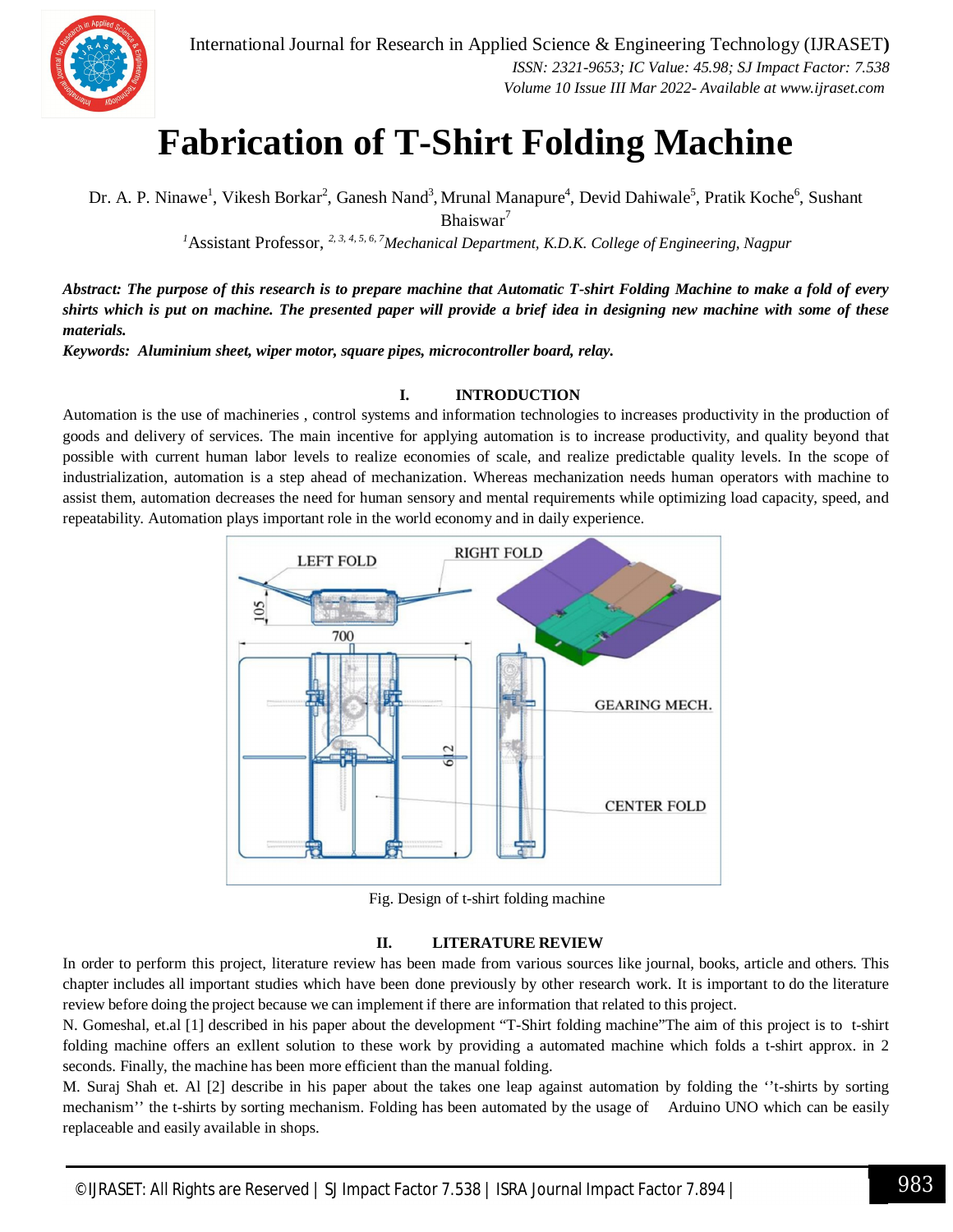

International Journal for Research in Applied Science & Engineering Technology (IJRASET**)**

 *ISSN: 2321-9653; IC Value: 45.98; SJ Impact Factor: 7.538 Volume 10 Issue III Mar 2022- Available at www.ijraset.com*

Xudong li et. Al [3] Describe in his paper about works on the safety of humans during the '' folding of fabrics'' They include photo sensors and infrared sensor to monitor the human invasion, they also found solution on power supply.

Mukesh P. Mahajan et. al [4] describe in his paper about the ''photovoltaic t-shirt folding machine'' Works on using mechanical gear motors same as the photovoltaic t-shirt folding machine. To overcome traditional chores it can be used in household also. This will results on he past complex designs and rare failures.

Yiwei Liu et. Al [4] ] describe in his paper about the Reduce human interference easy folding of clothes Deals with the process and design, the main motto is to reduce human interference by easy folding of clothes. It must have two set of patterns and also completes in just 20 seconds.

Bansari Shetye, Pooja Randive, Snehal Shedbale T-shirt folding process is an easy and useful process in this world. The purpose of this project is to fold t-shirt by just pressing a button. This folding machine is fully automatic where one have to just place the t-shirt on the board and press the start button and within fraction of seconds the tshirt will get folded.

S. Divya1 I. K. Santhosh David2, M. A. Prince Ray Raj Tshirt folding is a process used to pack the fabrics and keep them neat. The textile industry hasn't witnessed the growth in the field of automisation in the manufacturing sector of the clothing industry. In addition, automatic folding mechanism has been used in this machine. Automation has been achieved by designing with the help of sensors and other actuators. This will make a automated technology in textile industry which it has been absence for years.At present the system will be created based on materials and components available to bring simple and low cost in the system. The entire system can be easily implemented to the current system without any high changes in the industries

#### **III. PROBLEM DEFINITION**

The textile industries in INDIA currently doesn't use the automation in garments. It is very necessary to bring automation according to the literature survey only few of textile manufacturers uses any kind of automation in INDIA. For folding n number of T-shirts in textile industry through manual folding is a tedious process. As it takes approx  $15 - 20$  seconds for a single T-shirt, so the time consumption for the folding also very high. The manual process causes error in folding and sorting mechanism and the ability to fold cloths in same size. It costs approx Rs. 30 to fold 100 t-shirts manually, so that the manual folding is not time efficient as well as cost compatible.

#### **IV. PROBLEM IDENTFICATION**

For folding one T-shirt manually human takes approx 20 secs, but Tshirt folding machine hardly takes approx 3 – 5 seconds for folding a single T-shirt. If we take comparison between manual folding and automatic folding machine, for 1hour manual (3600 seconds) folding by human only folds 180 T-shirt, whereas automatic Tshirt machine can fold 850 T-shirts in same 3600 seconds. Efficiency of Tshirt folding machine is so greater when compared to manual folding. Automatic T-Shirt Folding Machine (ATFM) is cost compatible than other folding mechanisms when a worker in large scale industry folds approx 1500 cloths per day at a salary costs approx Rs. 500, The ATFM reduces the time to fold cloths and it folds approx 7000 cloths per day costs approx Rs. 500.

#### **V. AIM AND OBJECTIVE**

*A. Aim*

Design and fabrication of T-shirt folding machine for reducing human work

#### *B. Objective*

The main objective of project to design the T-Shirt folding machine are follows.

- *1)* Design and development of components of the t-shirt folding machine.
- *2)* Design of aluminium plates
- *3)* Drawing of to draw various components using software.
- *4)* Fabrication and development of the system.
- *5)* Experimental & Testing.

#### **VI. CONCLUSION**

This project is very helpful for small scale textiles or garments, where shirts are folded by manual method, our machine helps these types of garments to reduces their work time, also increases work speed & these machine needs only one person to handle it. Our machine also improves the quality of every folded t-shirt it also helpful for garments progress. Using this machine every small scale textiles and garments profit increased minorly & it is helpful.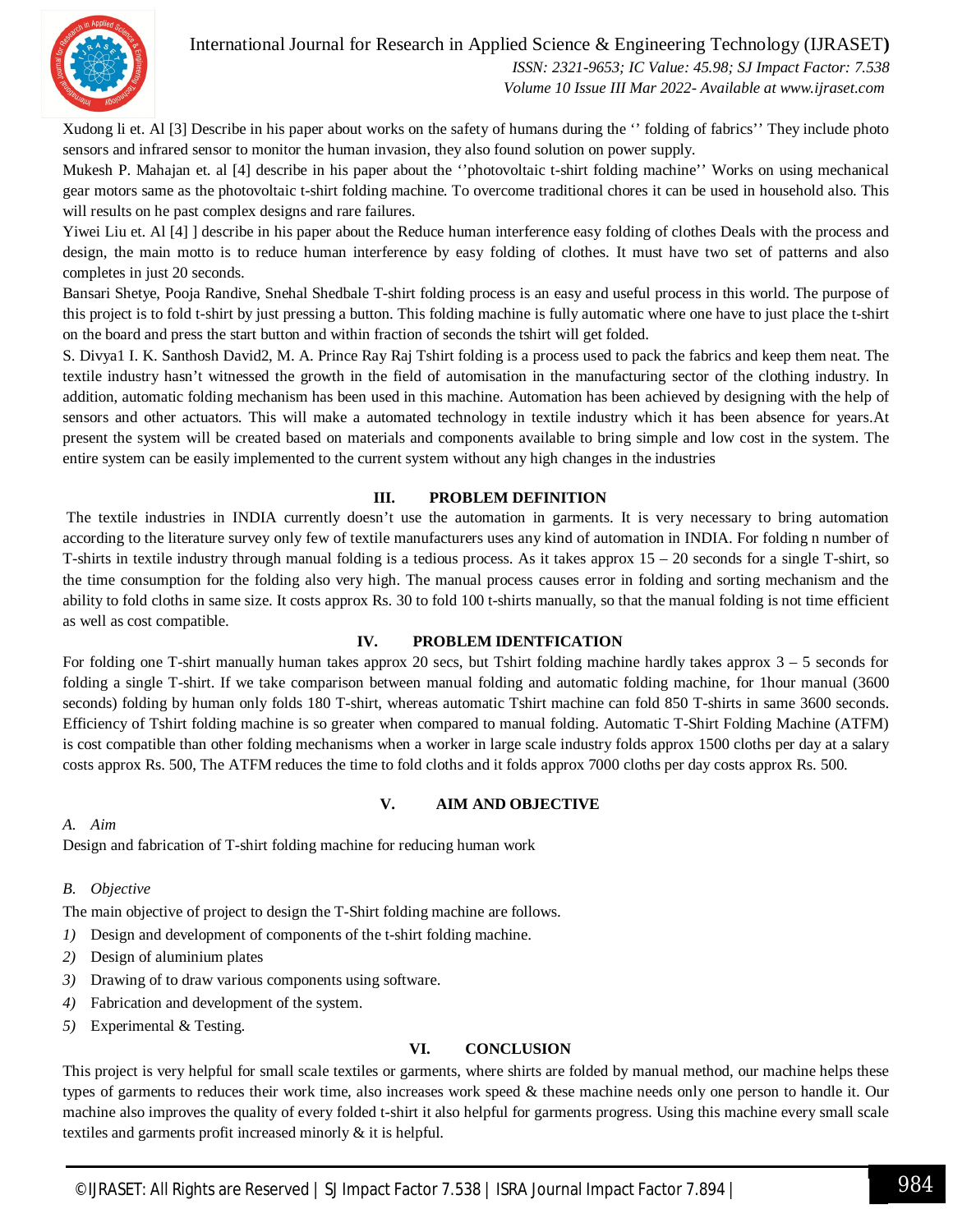International Journal for Research in Applied Science & Engineering Technology (IJRASET**)**



 *ISSN: 2321-9653; IC Value: 45.98; SJ Impact Factor: 7.538*

 *Volume 10 Issue III Mar 2022- Available at www.ijraset.com*

#### **REFERENCES**

- [1] N. Gomesh, I.Daut, V.Kumaran, M.Irwanto, Y.M.Irwan, M.Fitra "Photovoltaic Powered T-Shirt Folding Machine" Energy Procedia 36 (2013) 313 322.
- [2] Suraj Shah, Utkarsha Mahajan, "Automatic cloth folding and color based sorting mechanism" IJTRE, Volume 2, Issue 7, March-2015
- [3] Xudong L, I Anran Su, Suicheng Zhan "automatic cloth folding machine". Senior Design, spring 2017TA: Yuchen He3 May 2017
- [4] Mukesh P. Mahajan, Srishti Prasad, Tejal Binnar, Monika Tambe Automatic T-shirt Folding Machine. International Journal of Computer Applications, Volume 162, No 10, March 2017
- [5] Liu, Yiwei; Tran, Dung; and Wang, Kexin, "Cloth Folding Machine" (2017). Mechanical Engineering Design Project Class. 66.
- [6] S. Divya1 I. K. Santhosh David2, M. A. Prince Ray Raj1Assistant Professor, Dept. of Mechanical Engineering, Sri Eshwar College of Engineering, Coimbatore, India 2,3UG Student, Dept. of Mechanical Engineering, Sri Eshwar College of Engineering, Coimbatore, India.
- [7] Bansari Shetye, Pooja Randive, Snehal Shedbale U. G. Students, department of Entc, Bharti Vidyapeeth's Collage of Engineering, Kolhapur, Maharashtra, India